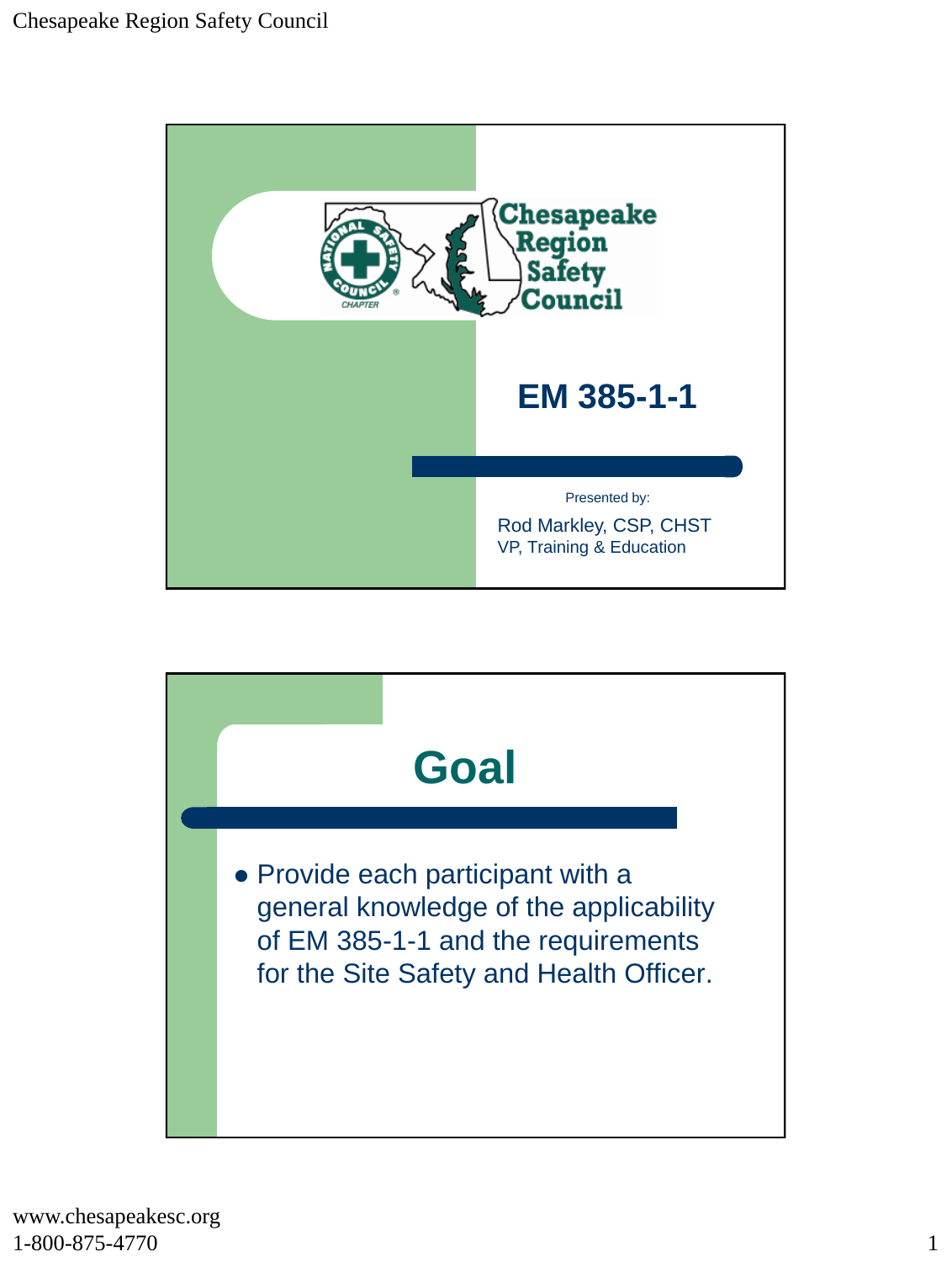

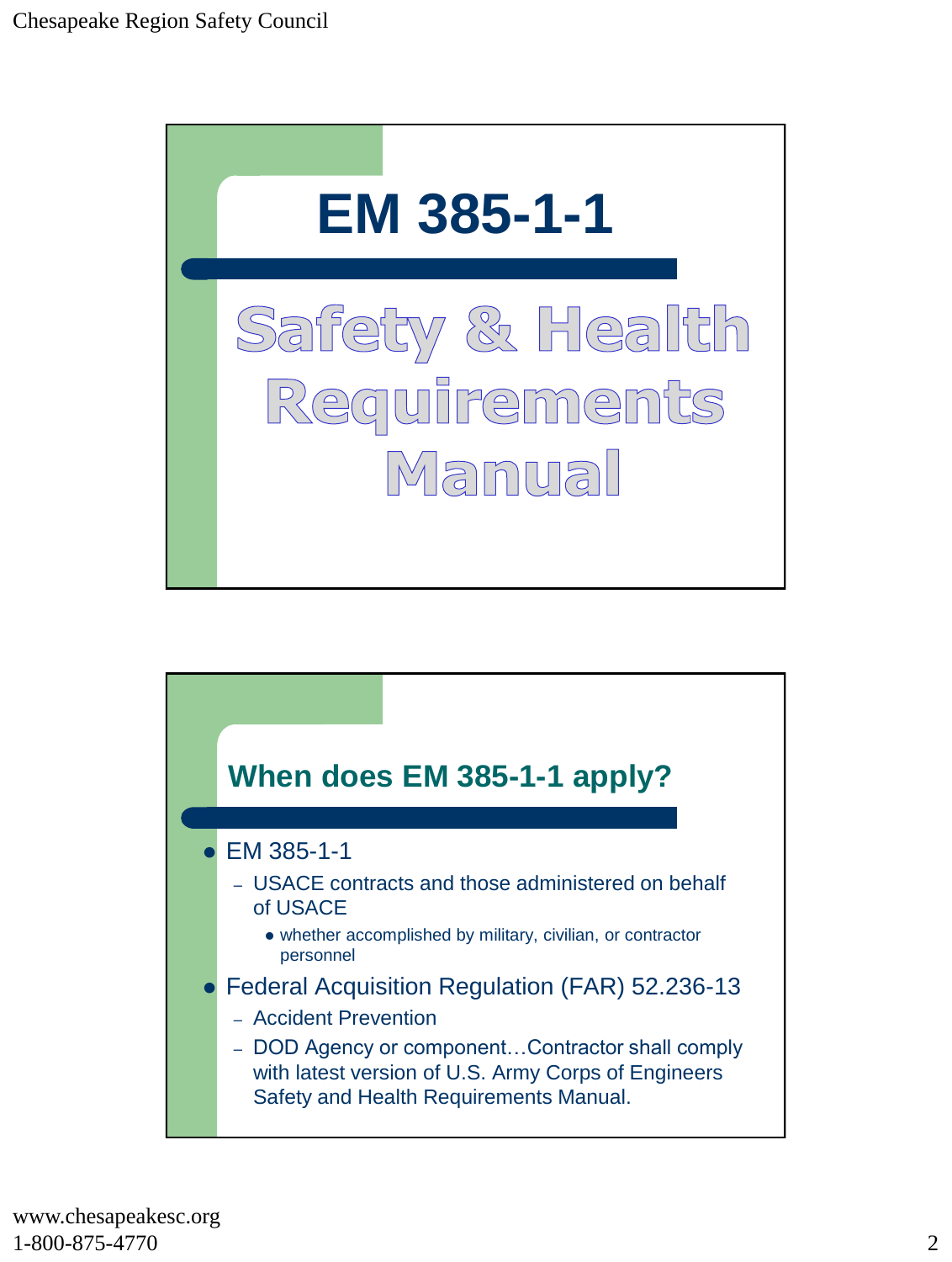

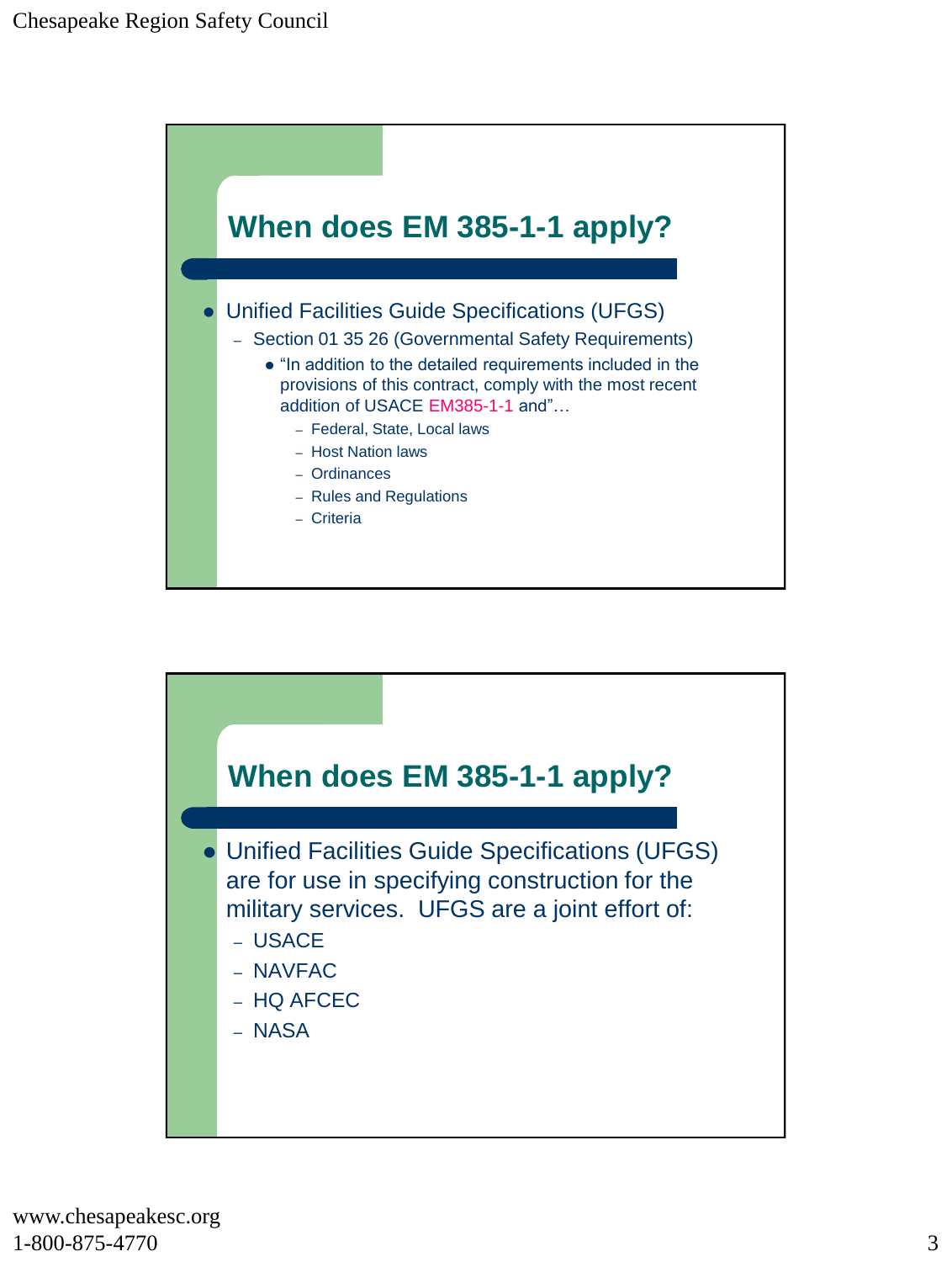

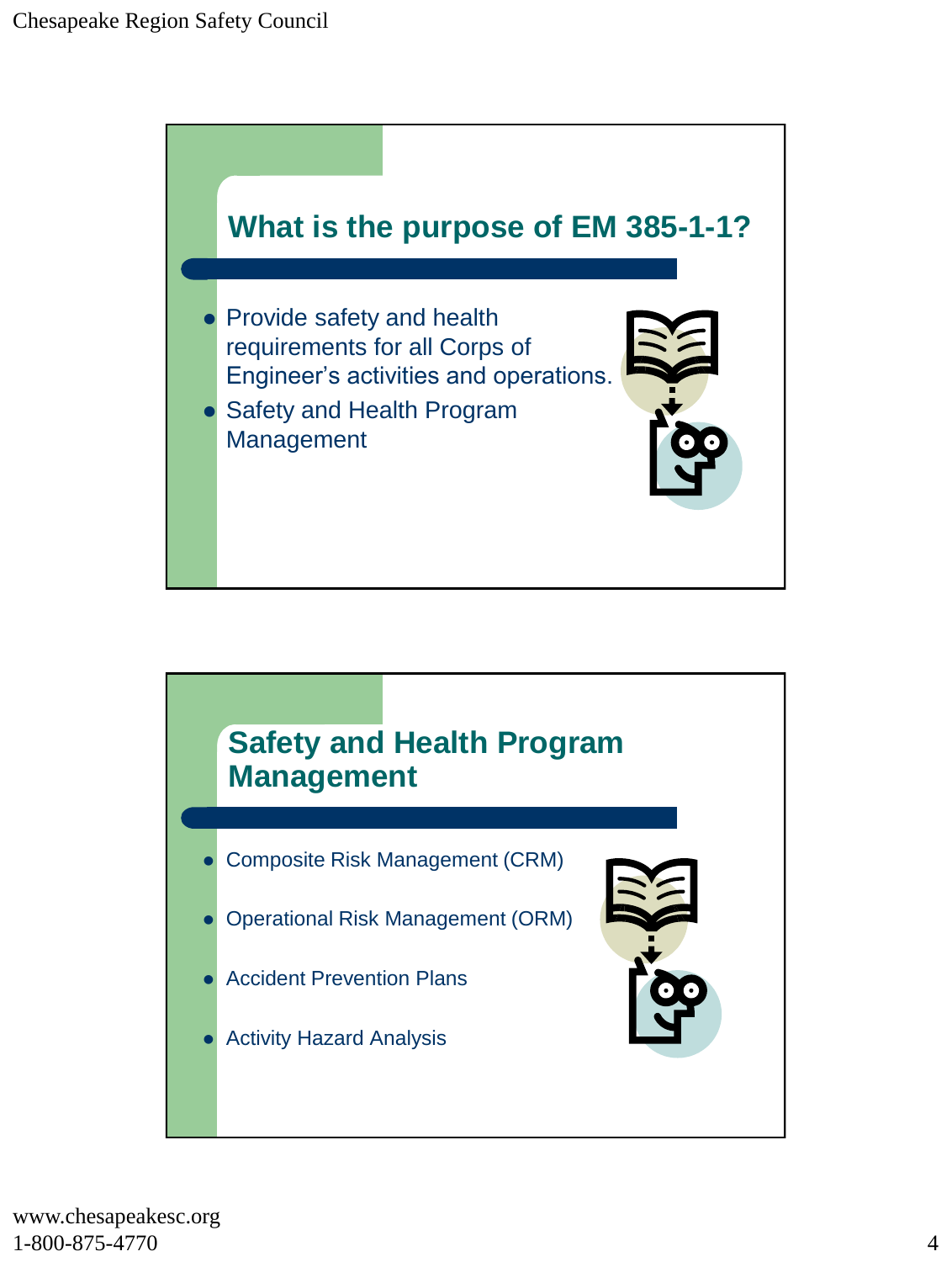

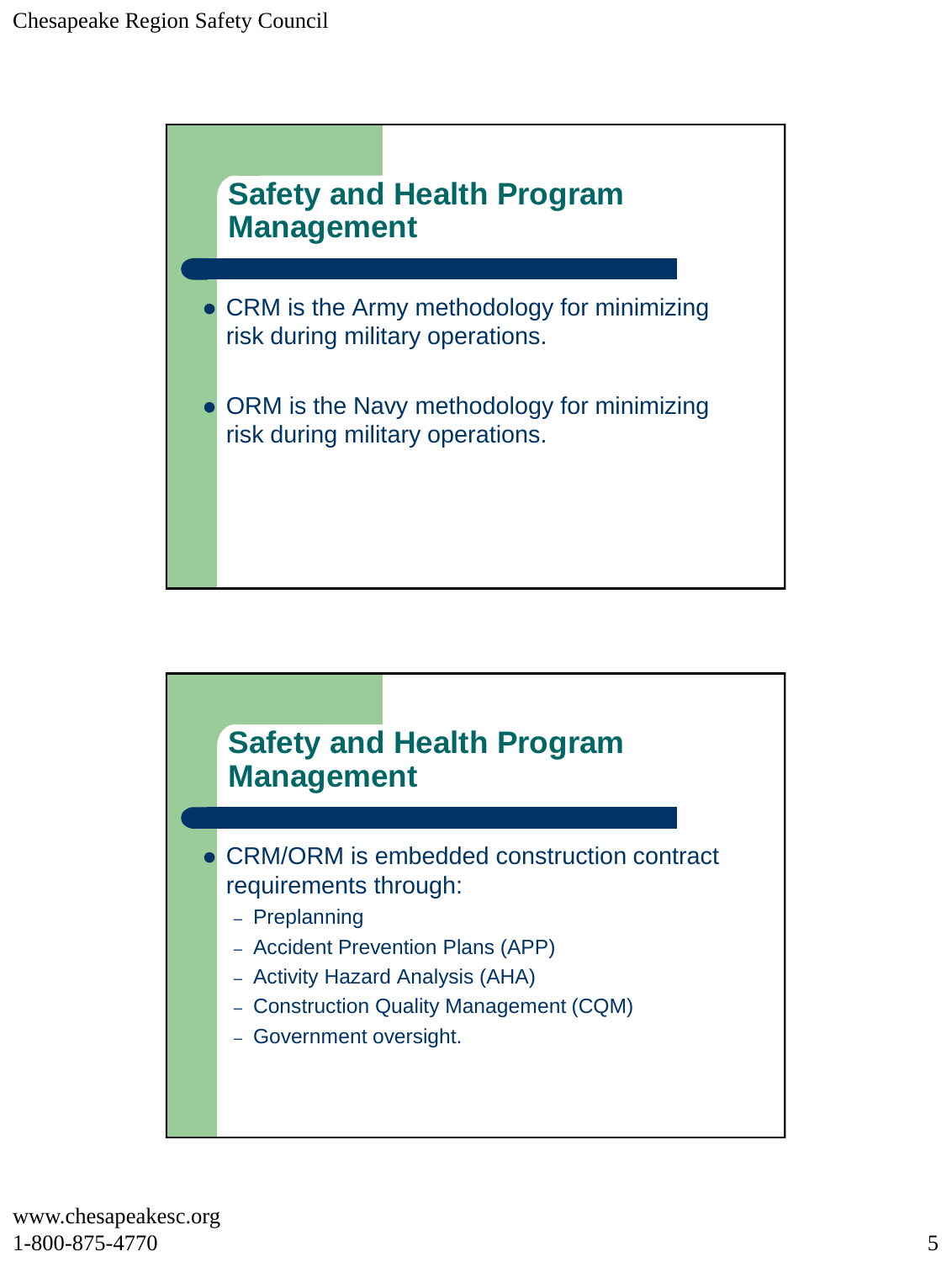

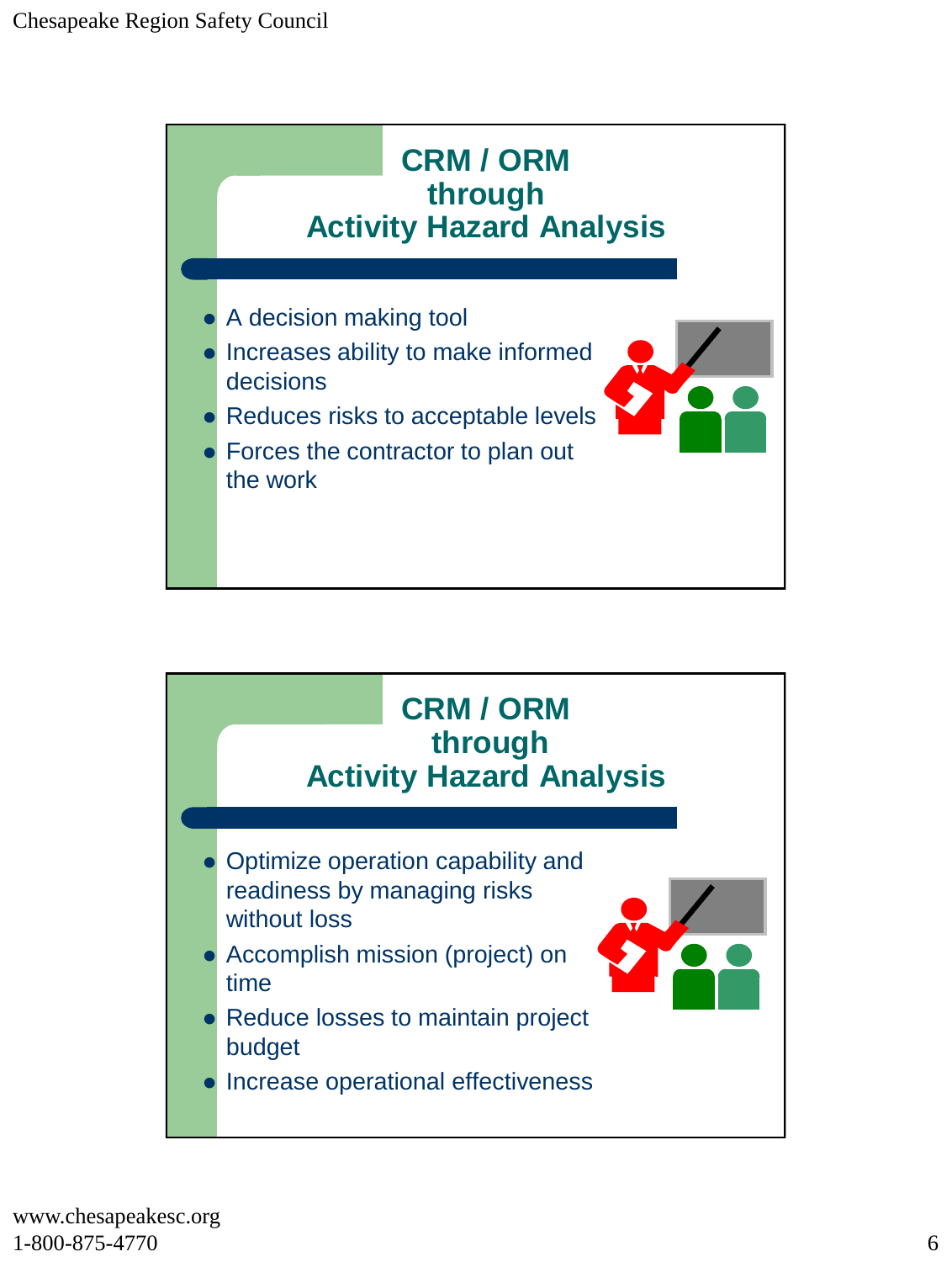

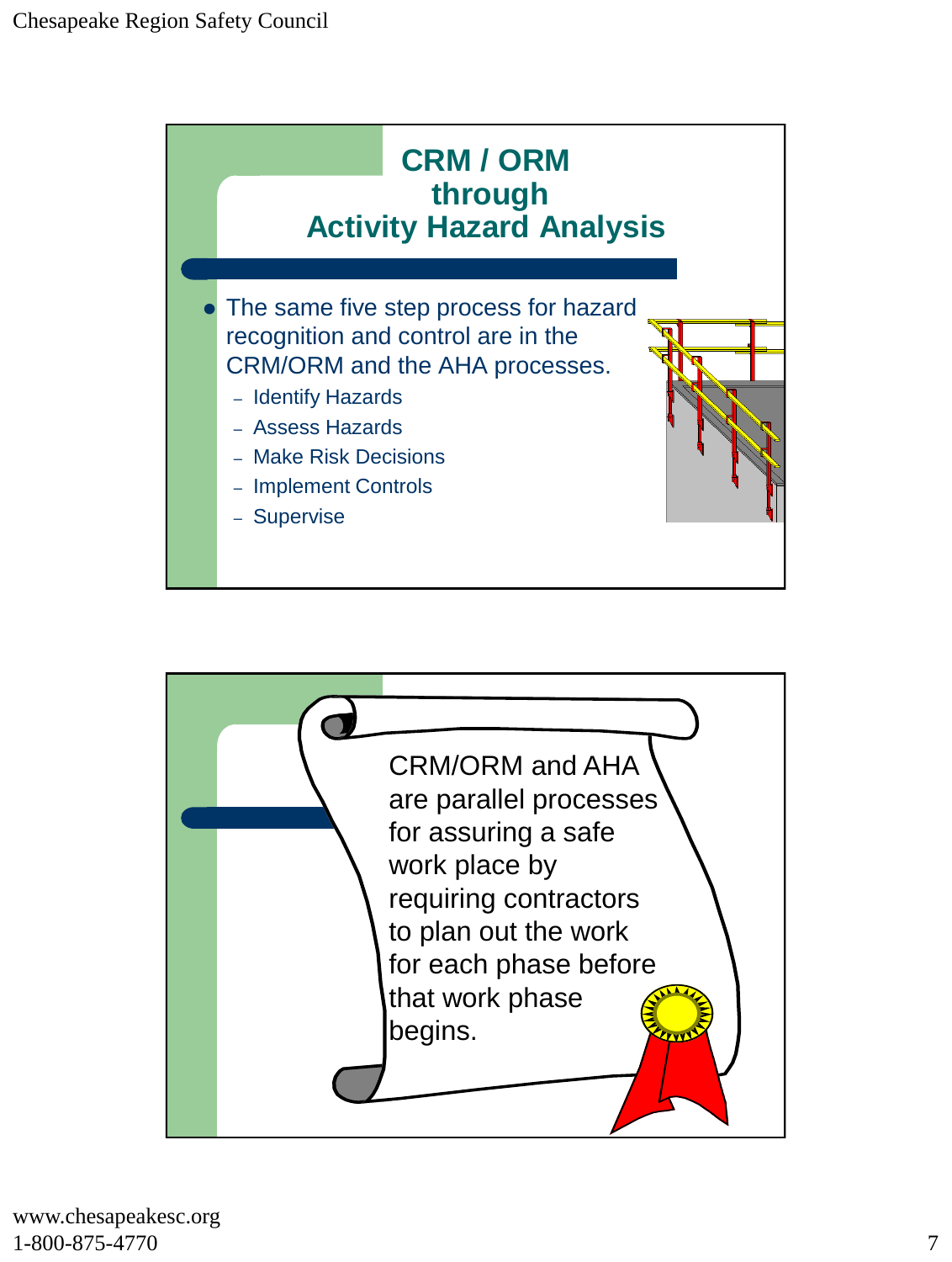

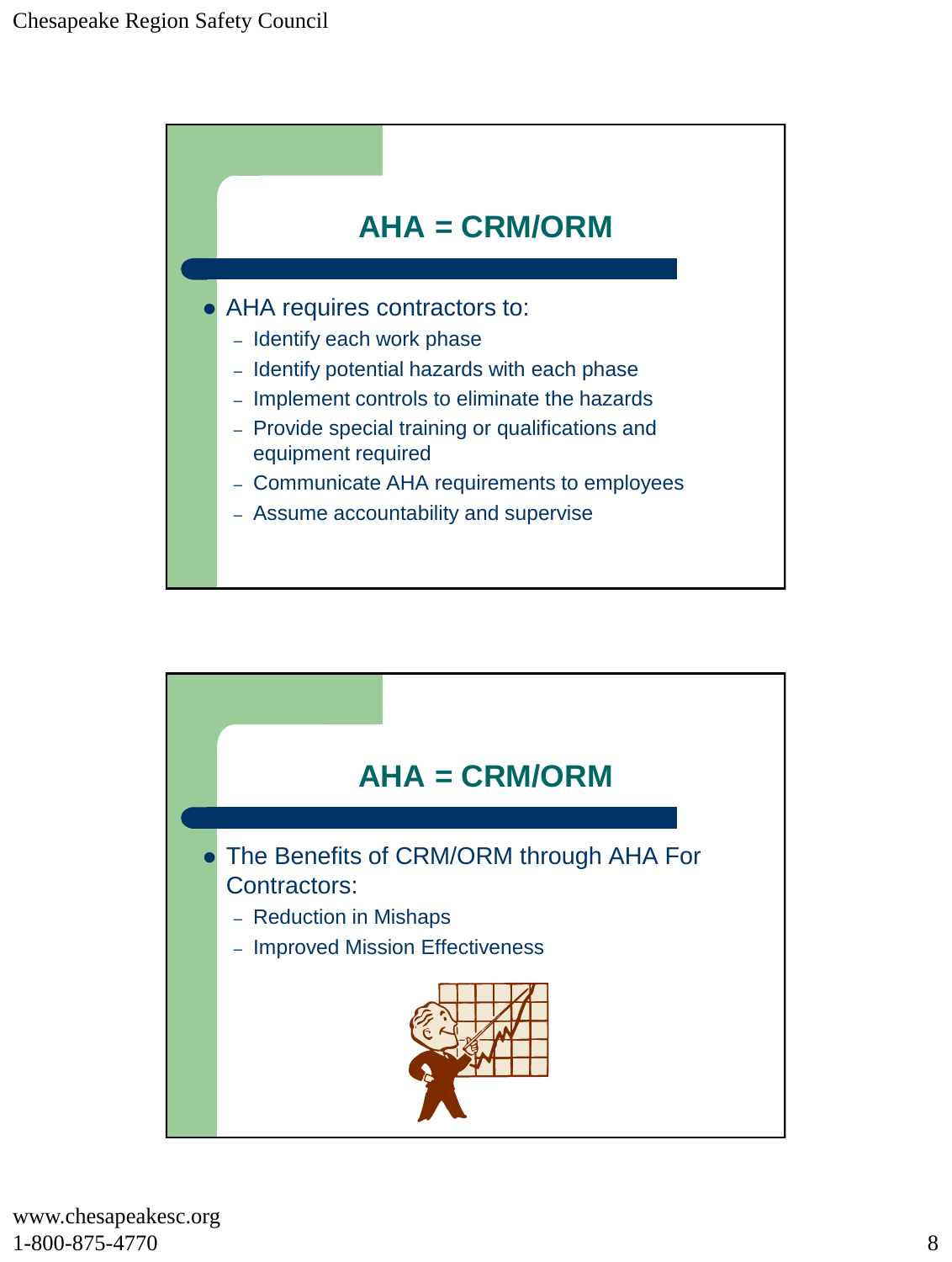

![](_page_8_Figure_2.jpeg)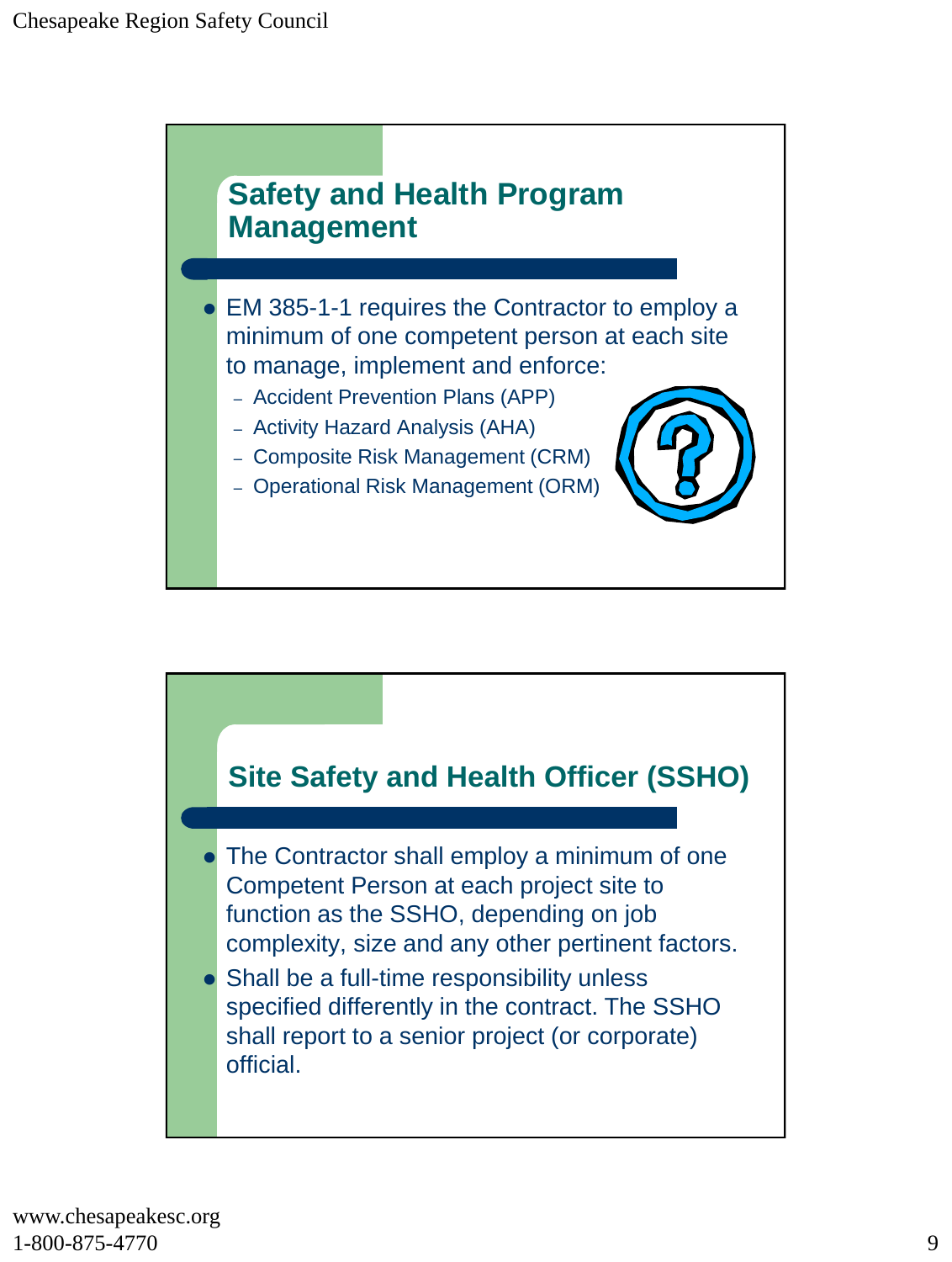![](_page_9_Figure_1.jpeg)

![](_page_9_Figure_2.jpeg)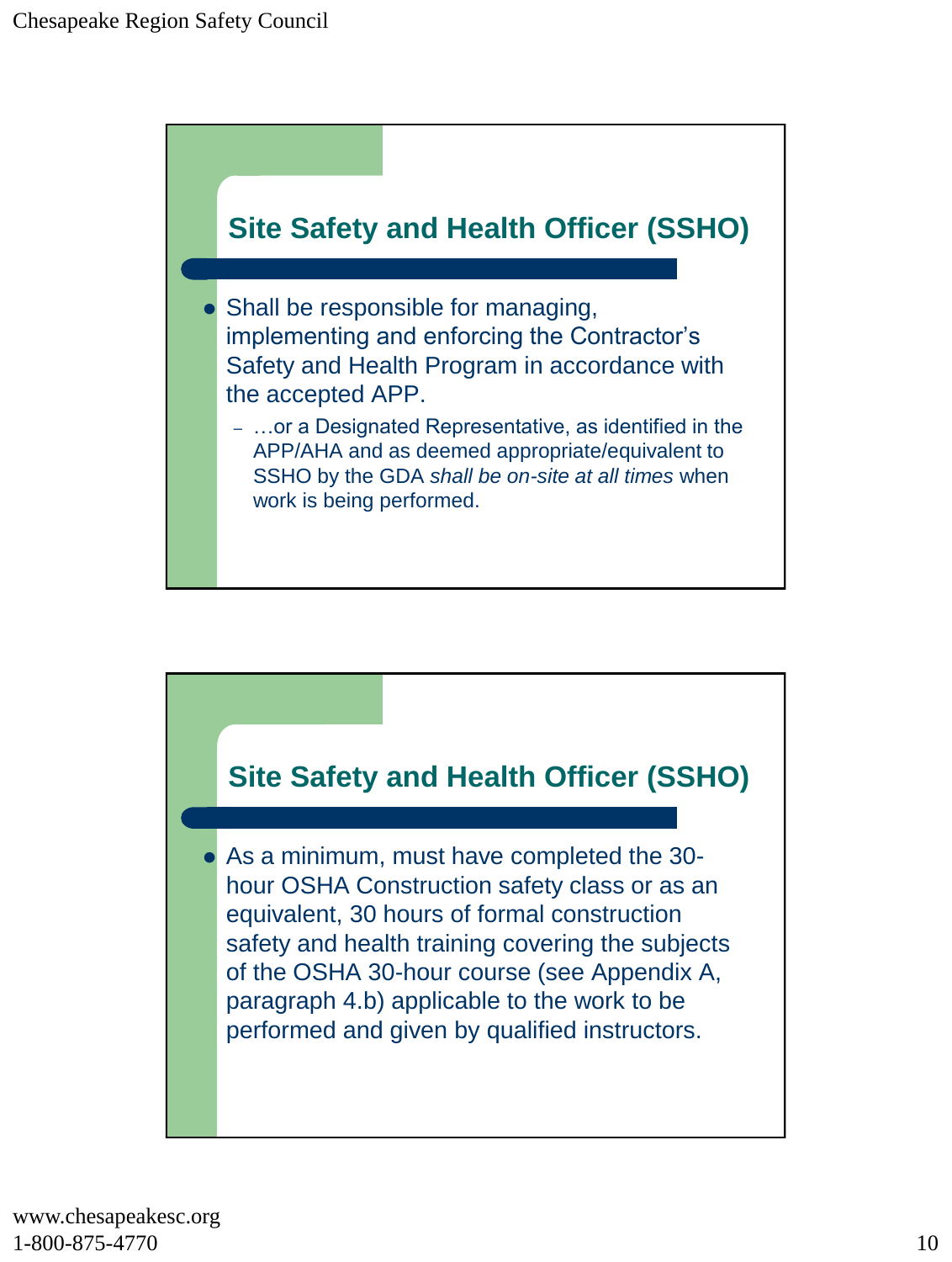![](_page_10_Figure_1.jpeg)

![](_page_10_Figure_2.jpeg)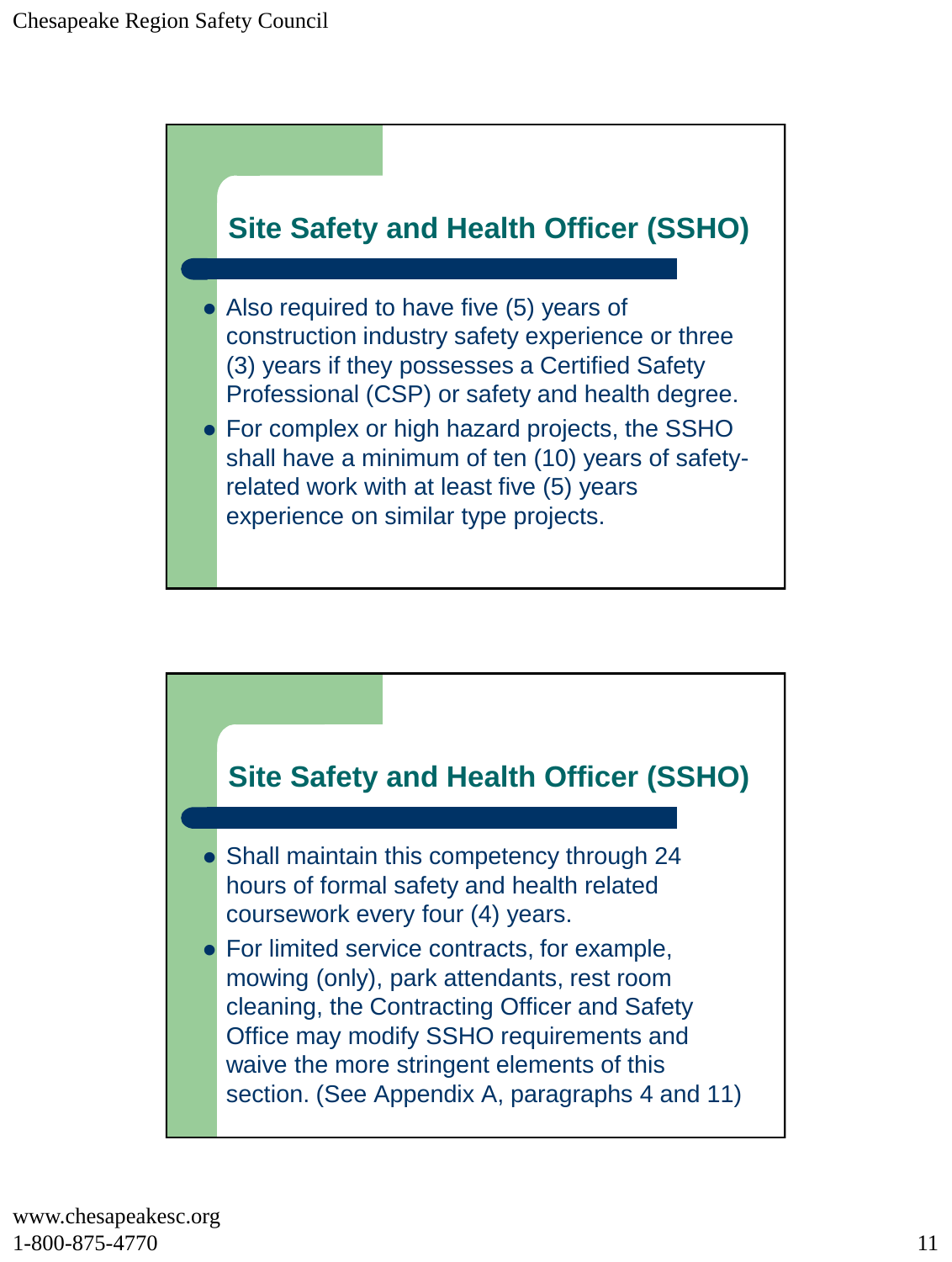![](_page_11_Figure_1.jpeg)

![](_page_11_Figure_2.jpeg)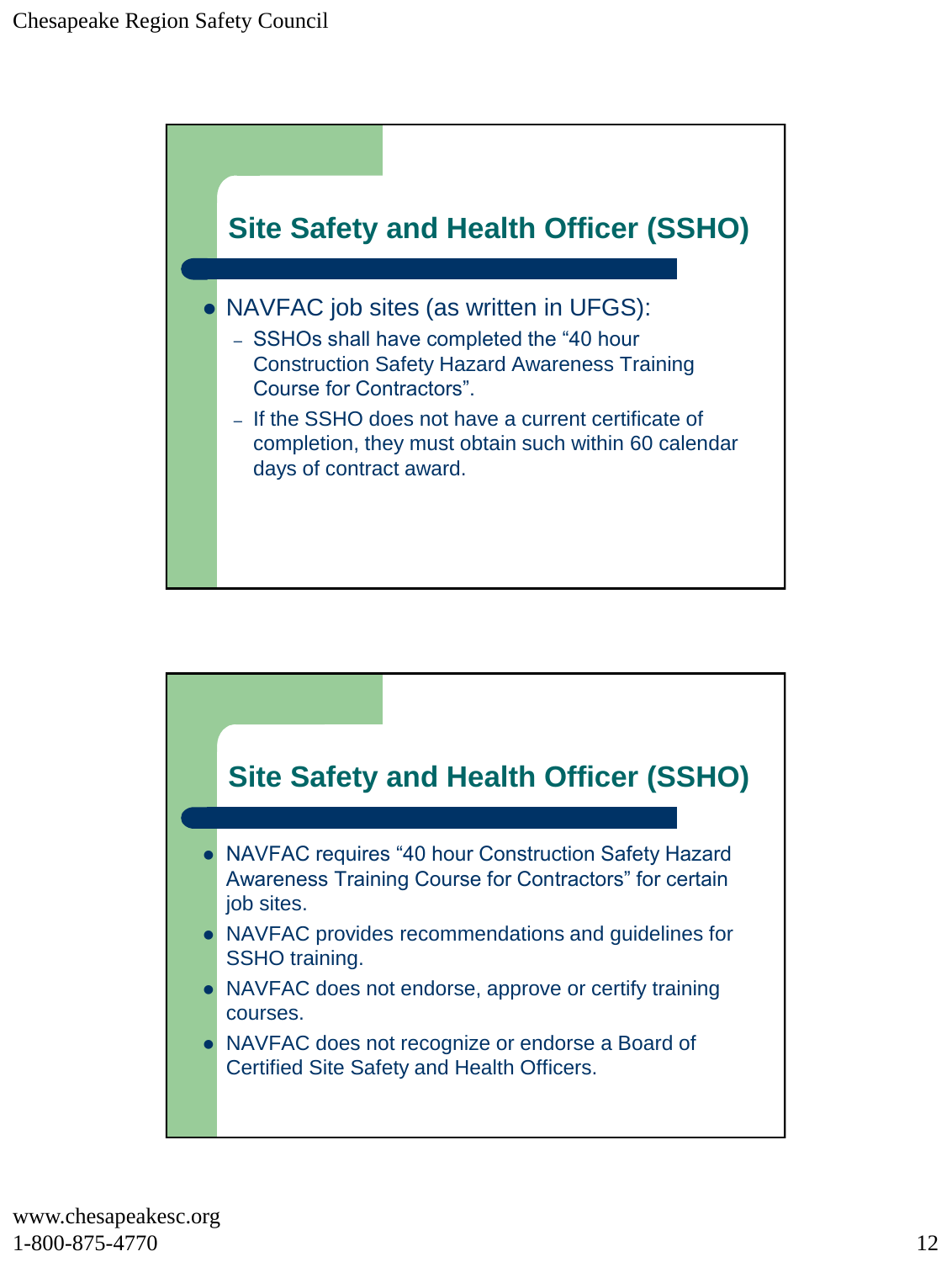![](_page_12_Picture_1.jpeg)

![](_page_12_Picture_2.jpeg)

www.chesapeakesc.org 1-800-875-4770 13